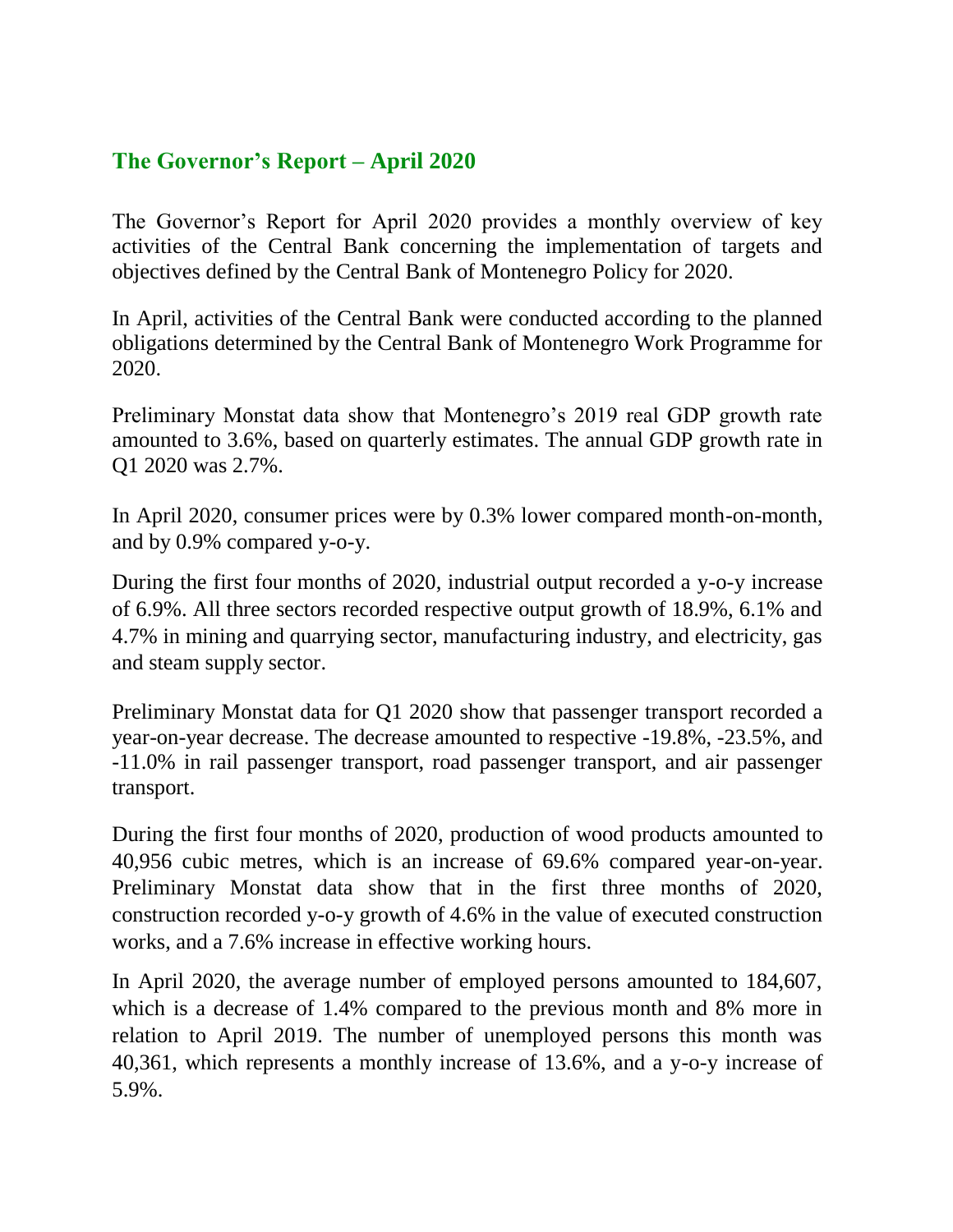As at 30 April 2020, out of 48,743 business entities registered as active in the Central Registry of Business Entities, and having active accounts in the Central Registry of Transaction Accounts, a total of 14,822 or 30.4% were frozen. Compared to the previous month, the number of blocked business entities increased by 0.8%, while its y-o-y growth stood at 5.1%. At end-April 2020, the total amount of debt as the basis for freezing of accounts amounted to 615.2 million euros, showing a monthly increase of 0.9%, and a y-o-y decrease of 2.7%.

As at 30 April 2020, out of the total number of business entities with frozen accounts (14,822) a total of 2,116 business entities were under uninterrupted blockage up to 365 days, with frozen funds of 29,463,890.24 euros or 4.8% of the total amount of frozen funds. The number of business entities under uninterrupted blockage for over 365 days was 12,706 with frozen funds of 585,780,416.41 euros or 95.2% of the total amount of frozen funds of business entities.

As at 30 April 2020, debt concentration was relatively high, considering that top 10 debtors (0.07% of total recorded debtors) accounted for 19.9% of the total debt as the basis for freezing of accounts. In addition, 50 of blocked business entities (0.3% of the total number of blocked business entities) accounted for 40.5% of the total debt used as the basis for the account freeze.

At end-April 2020, total assets and liabilities of banks amounted to 4,581.2 million euros, recording a monthly decline of 1.1%. In terms of the structure of the aggregate balance sheet of banks, total loans make up the dominate share. At end-April 2020, total loans amounted to 3,102.8 million euros, which is 1.7% lower in relation to the previous month and 5.3% higher compared y-o-y.

In the structure of liabilities, deposits made up the main share of 73.4%. In April 2020, deposits in banks amounted to 3,312.5 million euros, declining by 1.5% mo-m and 0.3% y-o-y. Total capital of banks at end-April 2020 amounted to 608.4 million euros, or by 0.4% more in relation to the previous month, and by 15.5% more compared y-o-y.

Past due loans (without interests, and prepayments and accruals) amounted to 176.6 million euros in April 2020, which is a monthly growth of 6.1% and a year-on-year decline of 13.5%. At the end of April 2020, non-performing loans (without interests, and prepayments and accruals) amounted to 163 million euros and made up 5.3% of total loans. In relation to the previous month, non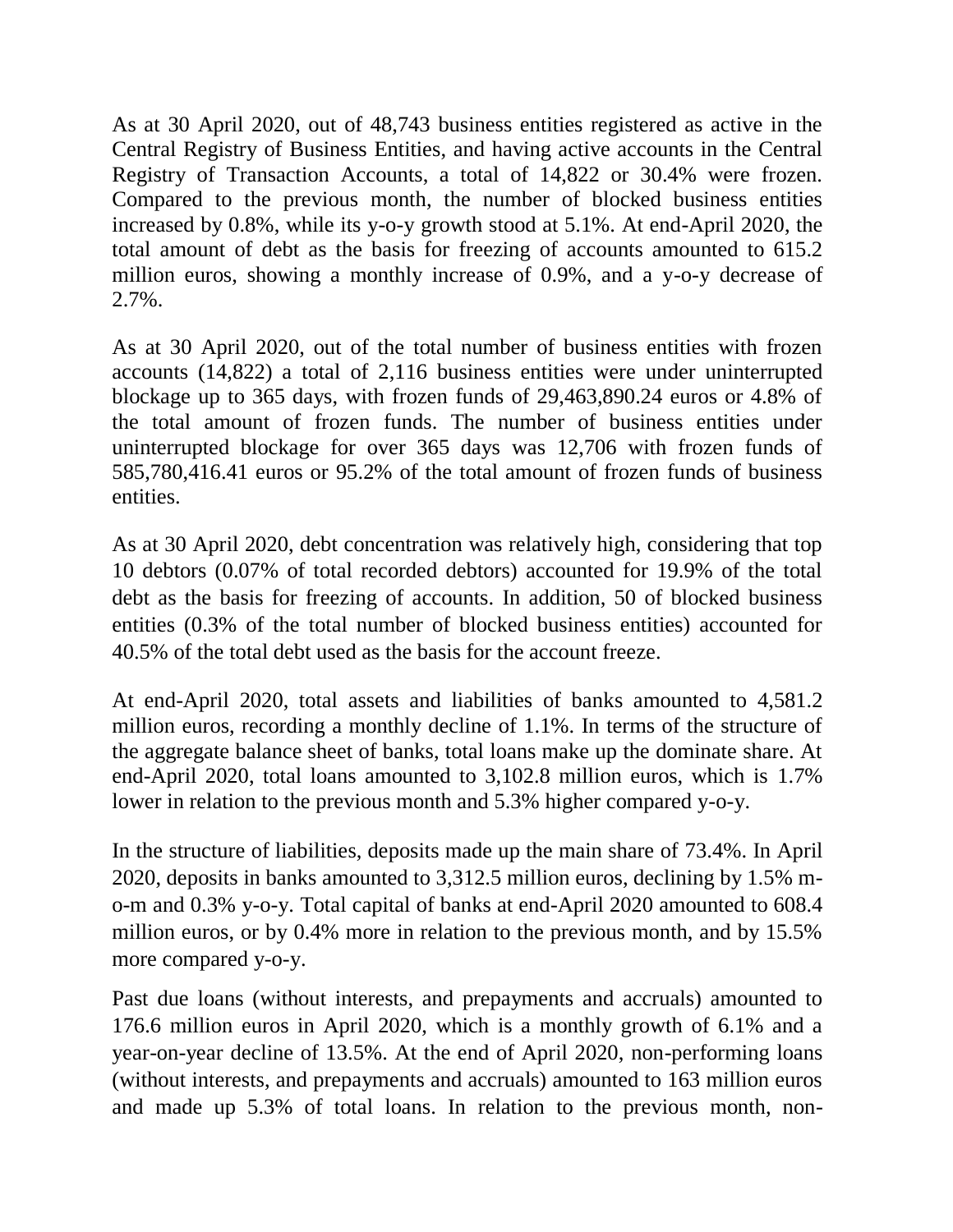performing loans of banks increased by 1.5%, while they recorded a y-o-y increase of 16.6%.

At end-April 2020, the weighted average lending effective interest rate (WALEIR) on total loans granted amounted to 5.96%, remaining at the previous month level, and it was by 0.24 percentage points lower compared y-o-y. In April 2020, the weighted average lending effective interest rate (WALEIR) on new loans amounted to 5.39%, which represent a monthly drop of 0.54 percentage points, and a decrease of 0.6 percentage points in relation to April 2019. The weighted average effective deposit interest rate (WADEIR) amounted to 0.41% at end-April 2020 keeping its value seen at the end of the previous month, while recording a decline of 0.07 percentage points in relation to end-April 2019.

At end-April 2020, reserve requirement of banks amounted to 251.7 million euros, which represents a monthly decrease of 4.8 million euros or 1.9%, yet a yo-y increase of 8.1 million euros or 3.3%. In April 2020, all banks allocated and maintained the prescribed amount of reserve requirements. In the total allocated reserve requirement, 58.8% was allocated to the reserve requirement account in the country, while 42.2% was allocated to the CBCG`s foreign accounts.

Gross insurance premium amounted to 31 million euros during the first four months of 2020. Non-life insurance premiums still accounted for the main share in its structure with 80.5%, while invoiced life insurance premiums accounted for 19.5%.

In April 2020, Montenegro stock exchange recorded a turnover of 287.155 euros through 68 transactions. The turnover was 80.7% lower than at the end of the previous month and 99.8% lower than in April 2019. As at 30 April 2020, stock exchange capitalisation amounted to 3,375.4 million euros, recording a monthly and annual increase of 1.5% and 8.3%, respectively. As at end-April 2020, the MONEX SE index stood at 10,262.74 index points, recording a monthly increase of 2% and a y-o-y decline of 4%. The MNSE10 index amounted to 678,49 index points, and it increased by 3.2% in relation to the previous month, but it decreased by 18.8% compared year-on-year.

In June 2020, according to the Ministry of Finance estimates, Montenegrin fiscal deficit amounted to 46.6 million euros. Source revenues of the budget of Montenegro amounted to 124.5 million euros or 2.7% of estimated annual GDP, being by 39.2% below the plan for April. In relation to April 2019, source